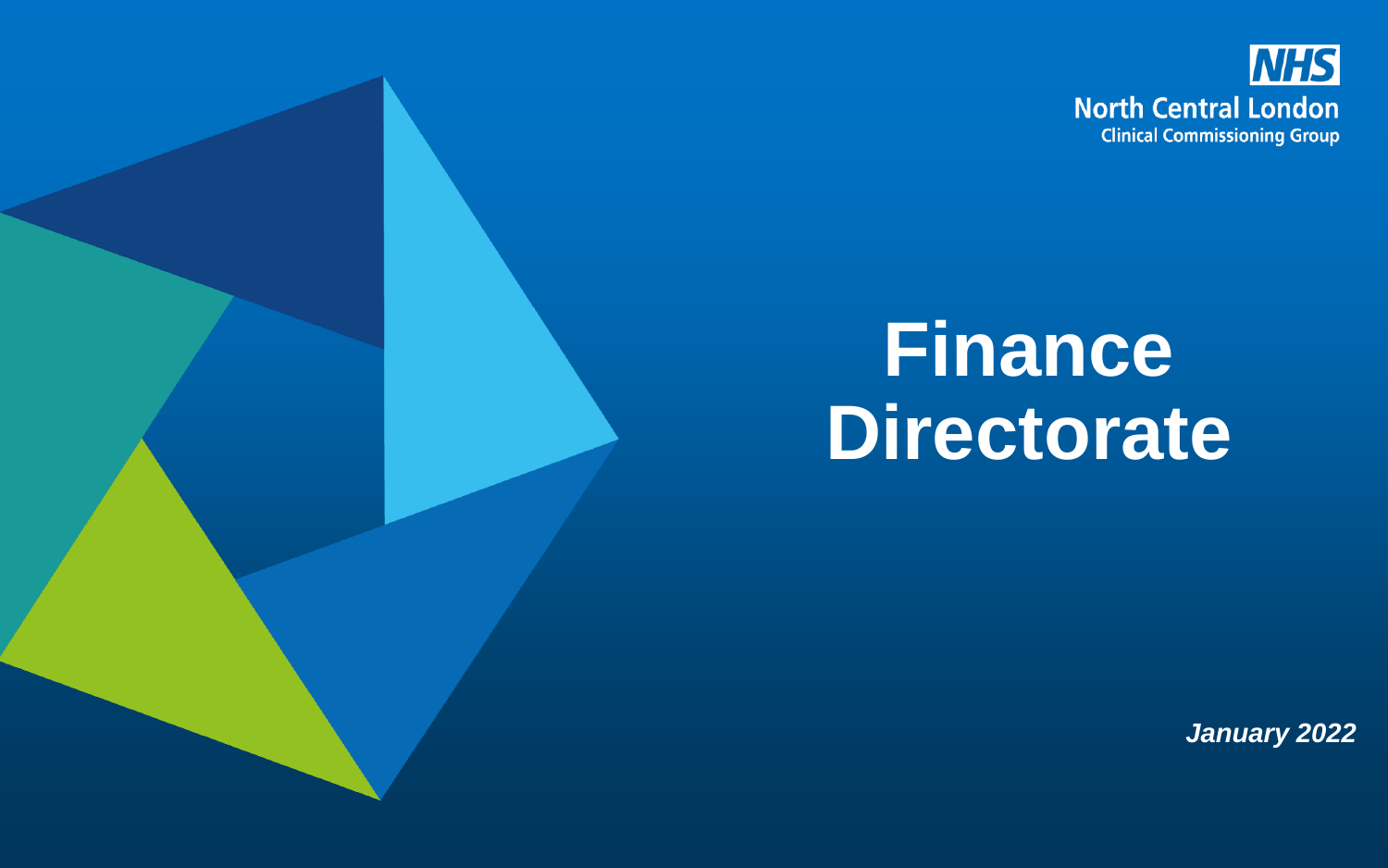## **Explanation of Structure Charts**

Following confirmation of the workforce re-alignment arrangements, the structure charts for the **Finance** Directorate have been updated to reflect the outcome of the re-alignment arrangements.

Please note the following with regards to the structure charts:

- The structure charts show CCG employees in permanent and fixed term roles. The solid lines between roles represent line management arrangements
- Substantive roles are shown with the employee's name in black font. Where an employee is on secondment, their name appears in both their substantive post (black font) and their secondment post (black font) and their seco
- CCG posts that are being covered via an interim arrangement (agency worker or secondment cover) detail the interim cover arrangement and name of agency worker/secondee in red italic font e.g. *Interim Cover: Joe Bloggs /Secondment cover: Joe Bloggs*
- Posts with dotted line management arrangements appear in the charts for both the Directorate they have been aligned to and the Directorate they have a dotted line to. Further<br>information is available in the colour code k
- Services provided by external organisations (for example, local authorities, Provider organisations and the CSU) are shown, and colour-coded, on the structure charts.
- Individual posts/staff from external organisations are only shown where either CCG staff report into these or where teams/individuals from partner organisations report to a CCG post, for the purposes of highlighting management arrangements.
- For services provided by the CSU these are shown as:
	- a team where a team of CSU staff deliver the service; Or
	- individual posts where a stand-alone resource/post delivers the service.
- The HR team will be updating and publishing the structure charts to reflect new starters and leavers on a monthly basis.

## **The following key has been used to show the different types of posts in the structure.**

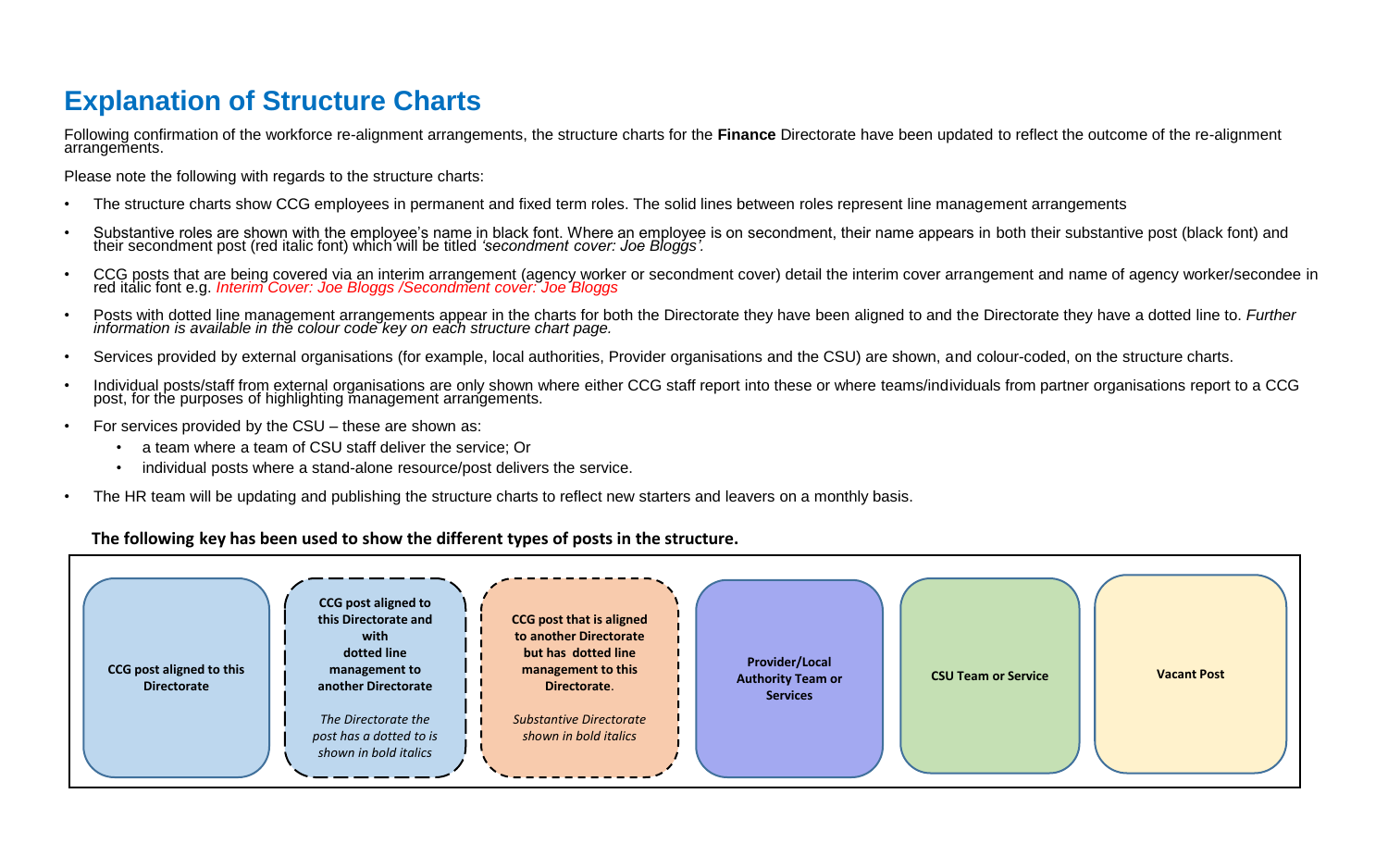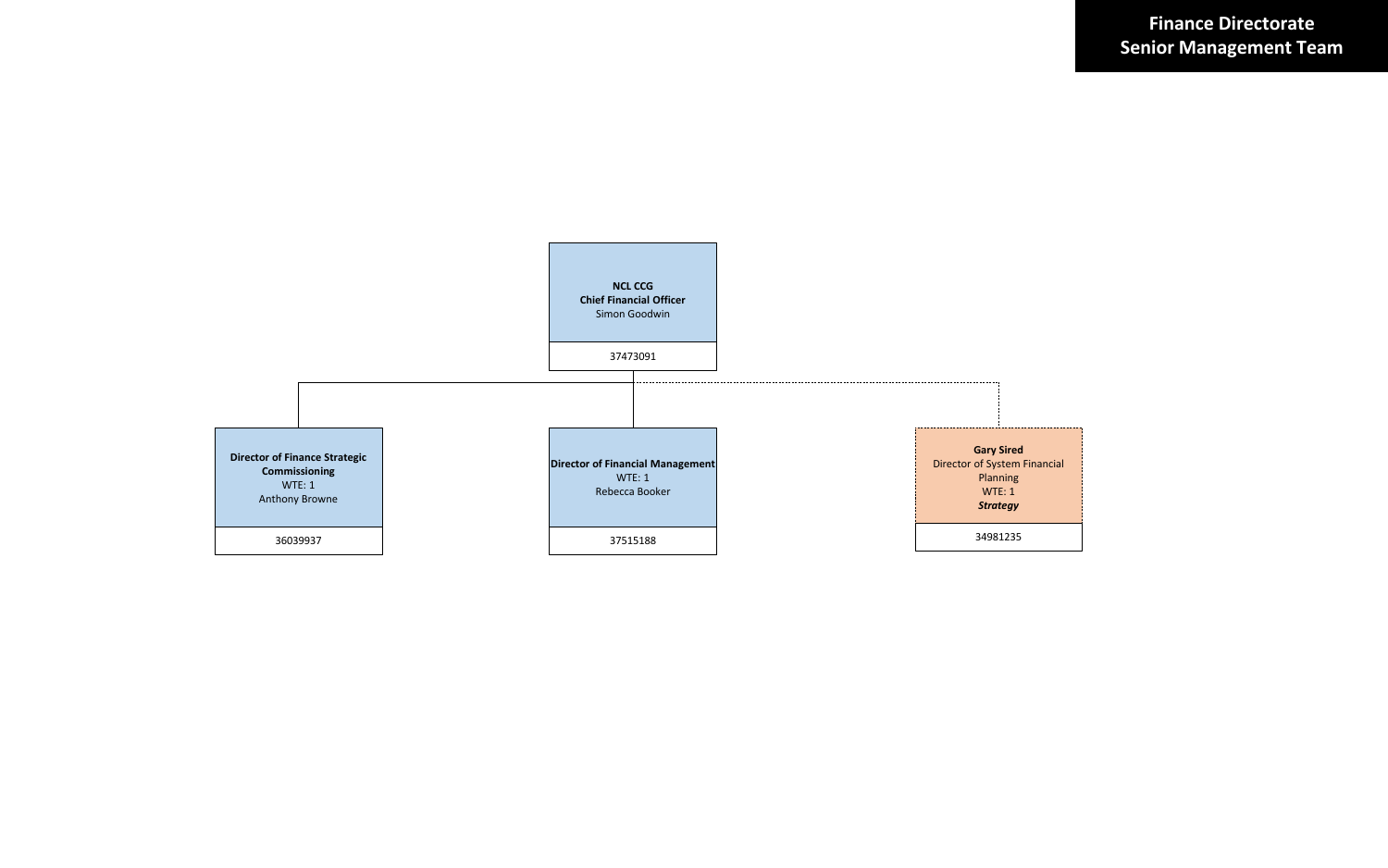Acute Finance Team

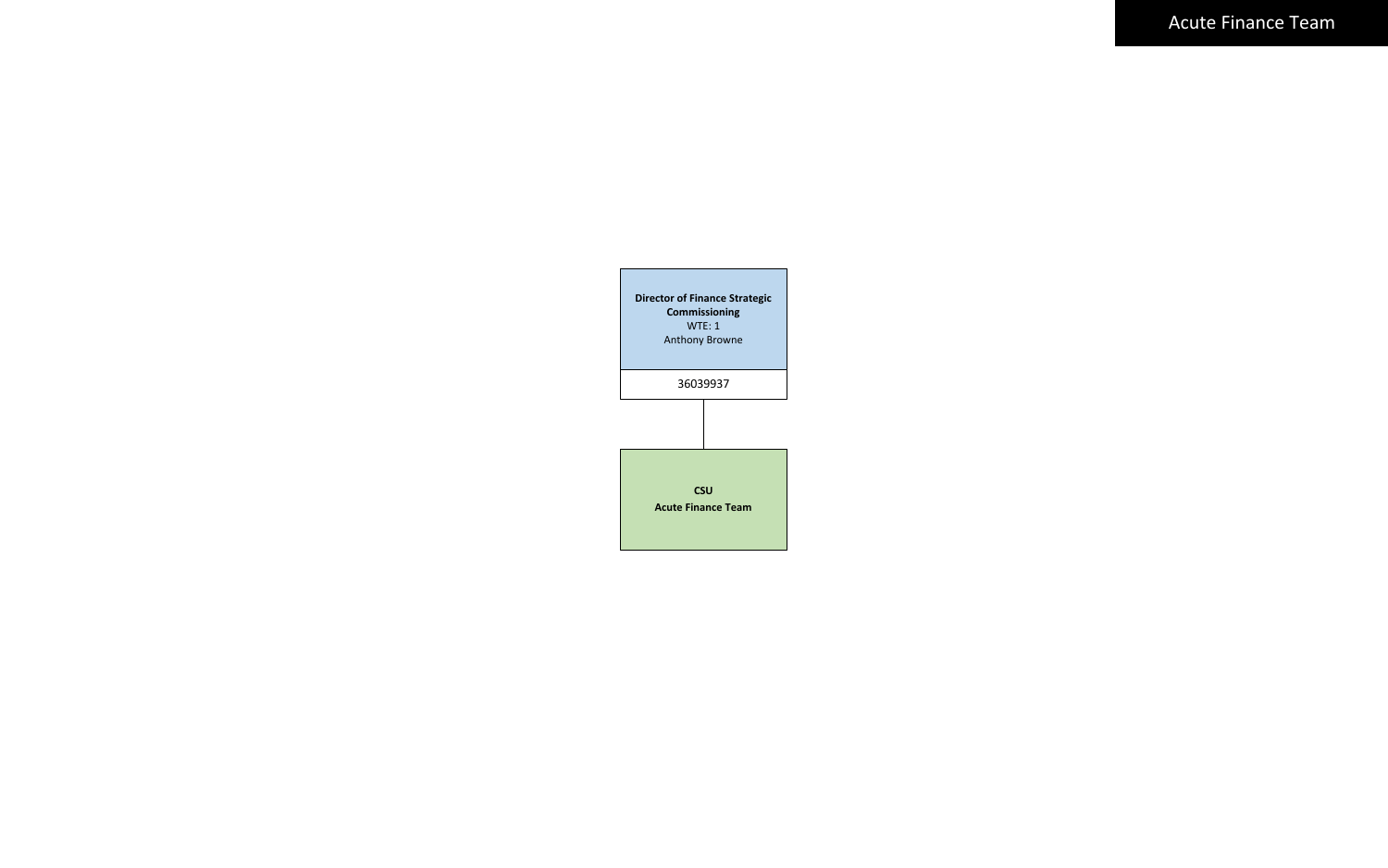Non-Acute Finance Team

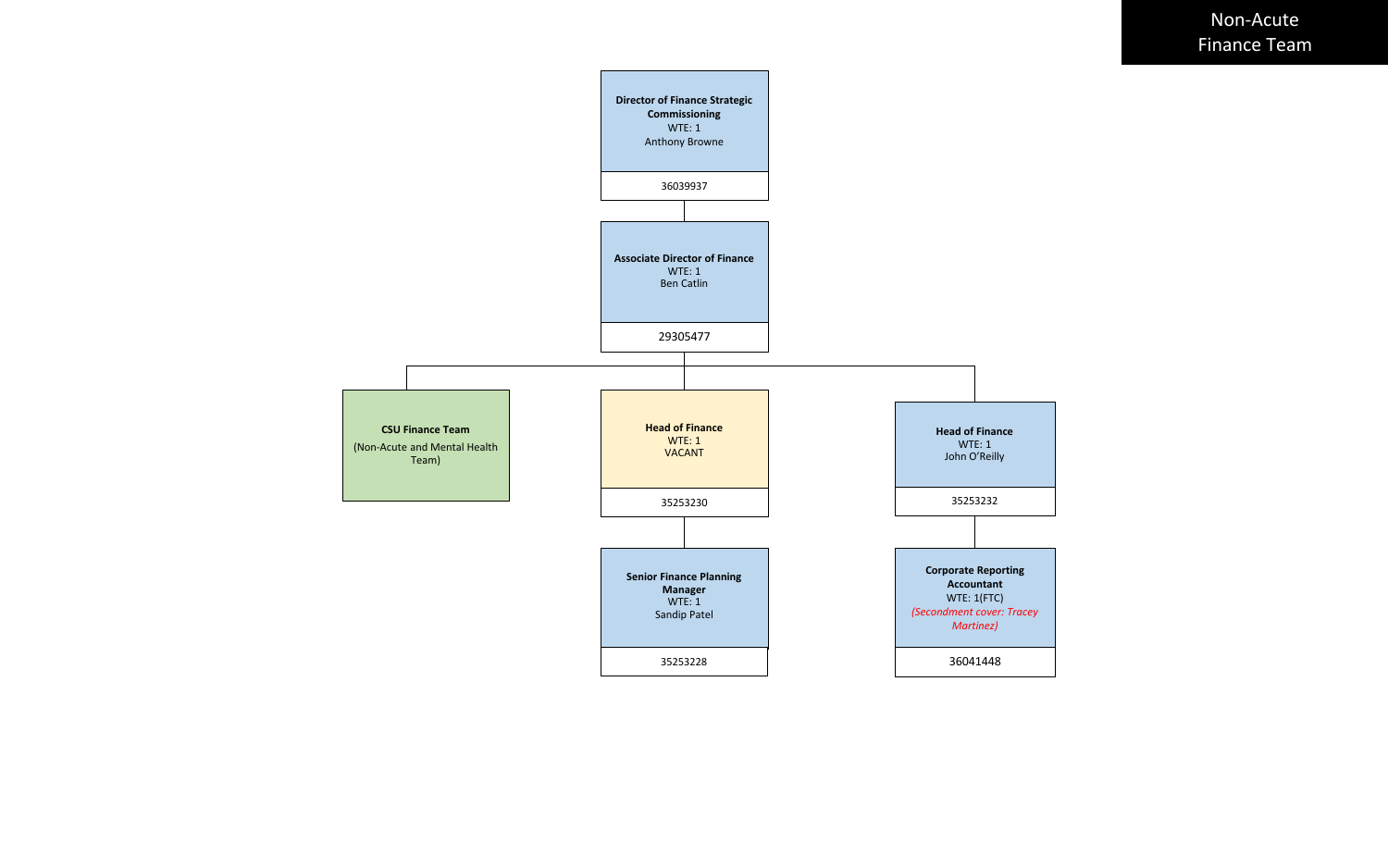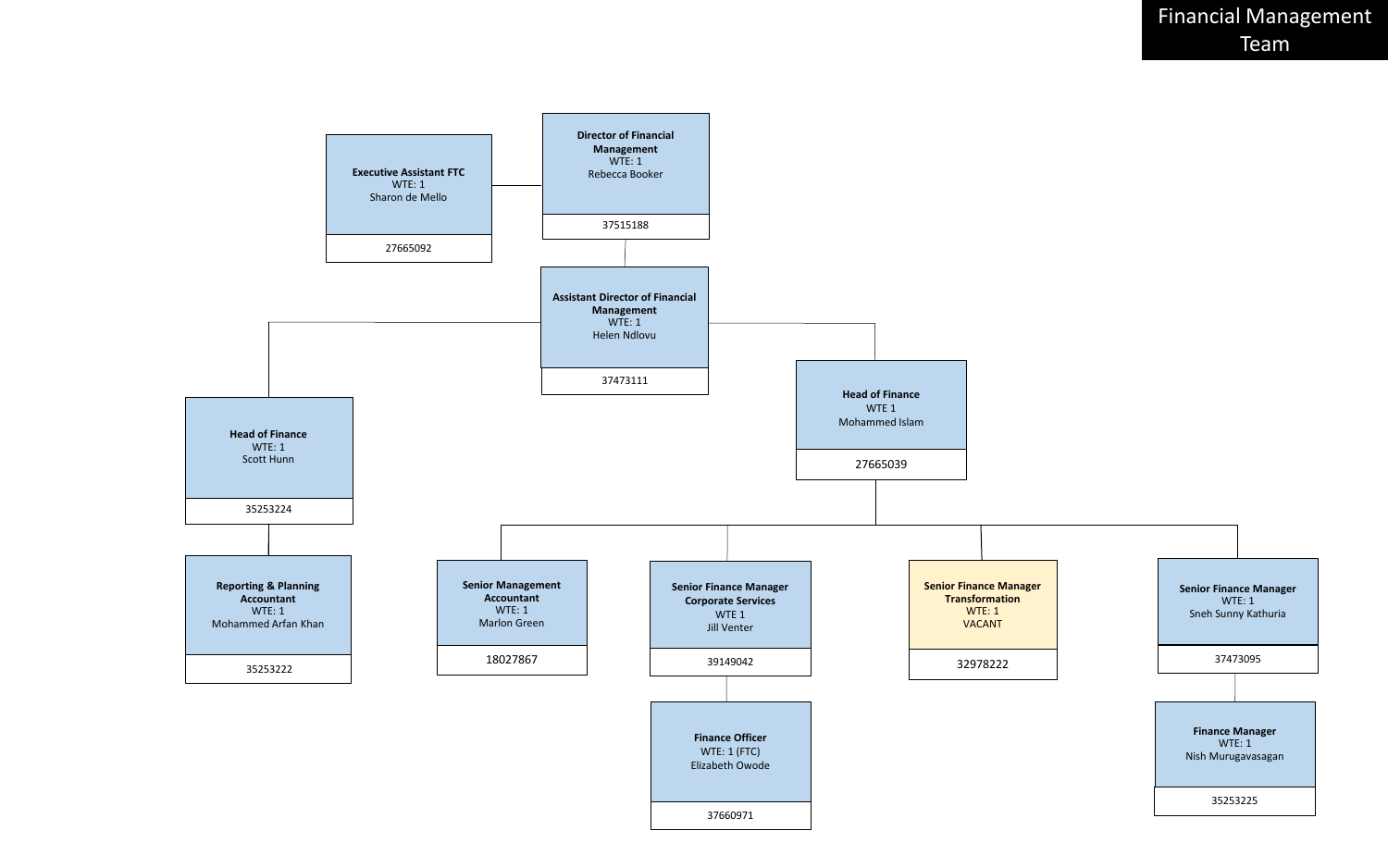Partnerships & Transformation Finance Team

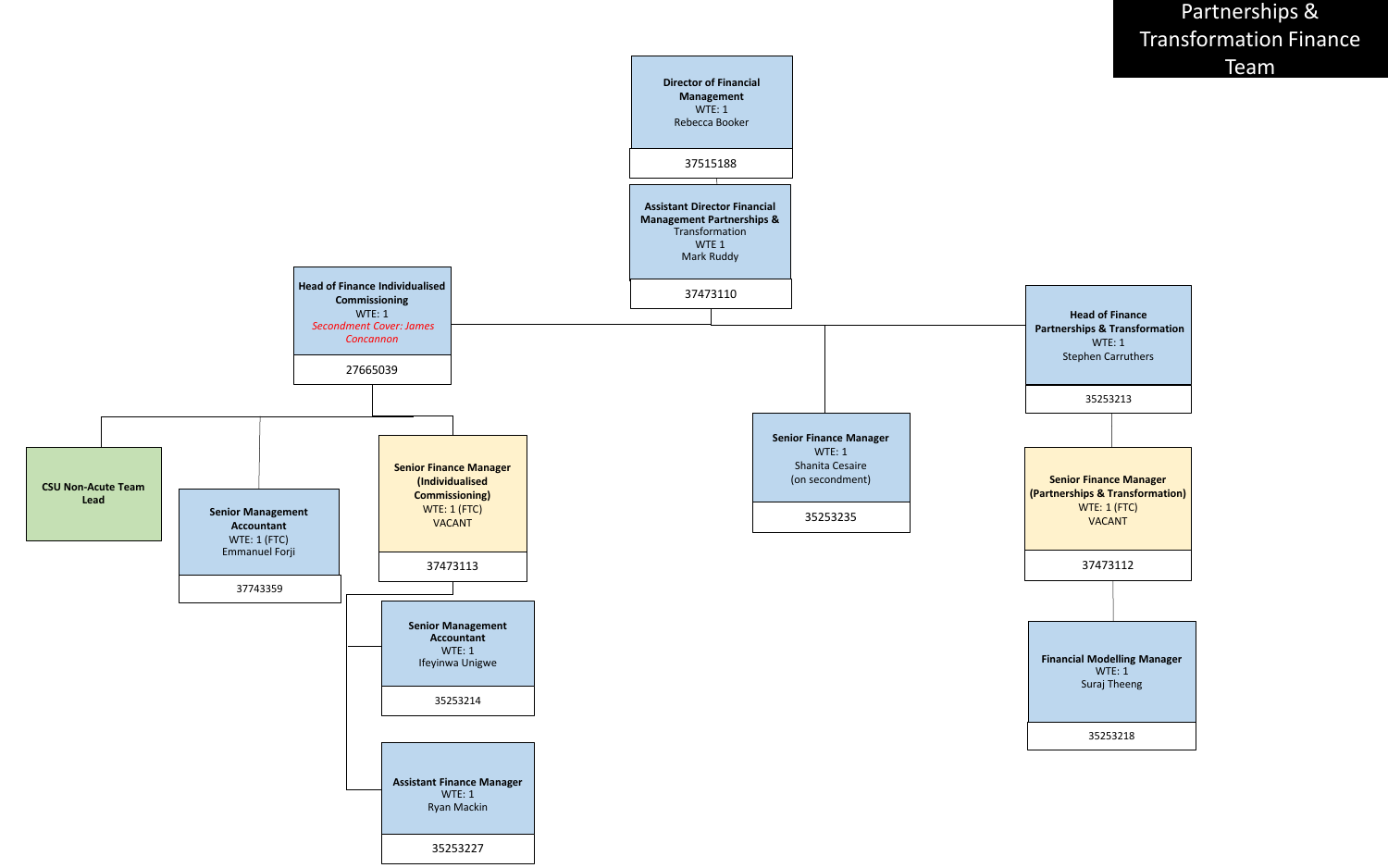